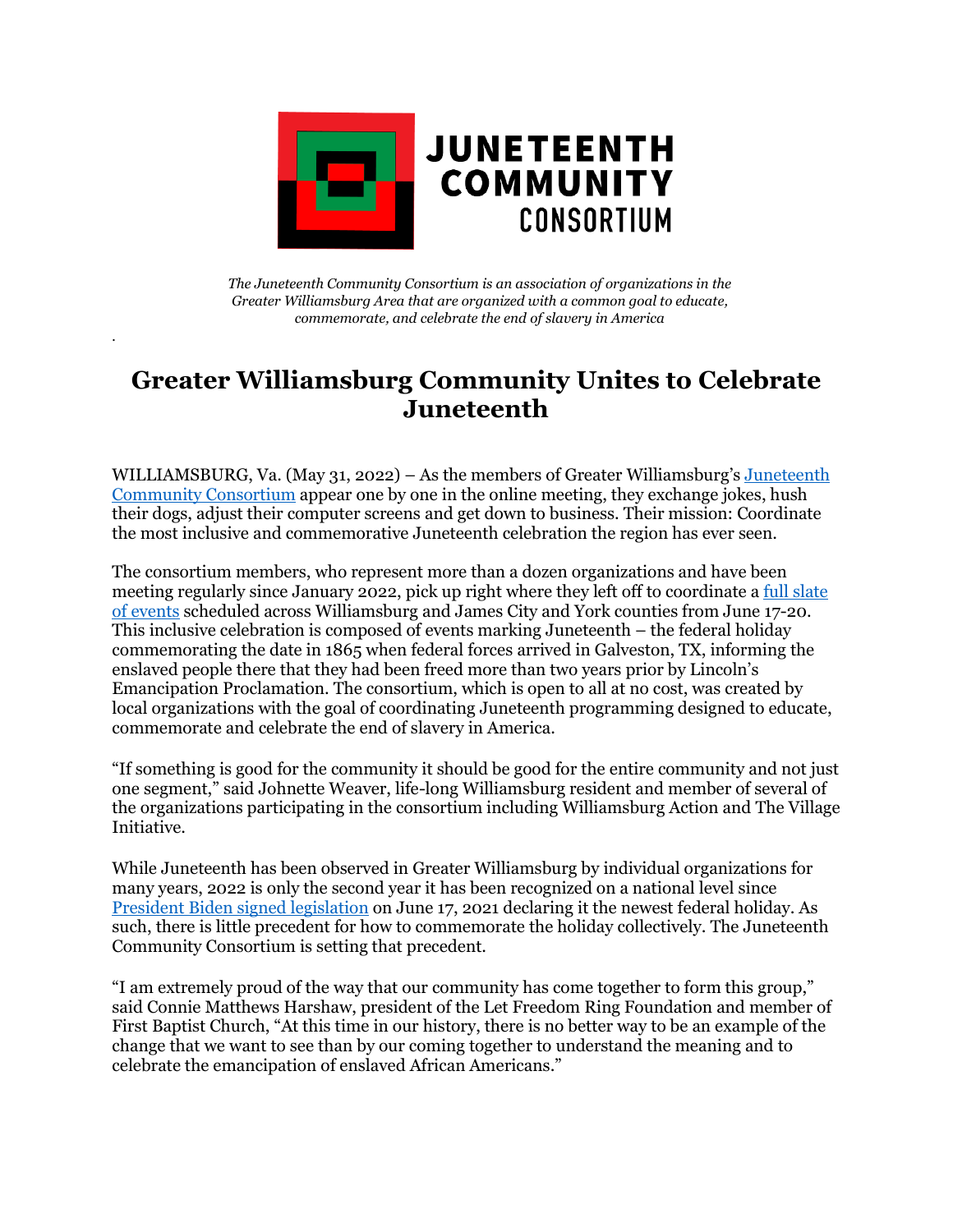Williamsburg's colonial history makes the city's relationship to Juneteenth unique. As the 18thcentury capitol of the largest colony in North America, Williamsburg played a pivotal role in creating a nation built upon the institution of slavery. Many members of Williamsburg's present-day Black community can trace their roots back to the enslaved men and women who composed the majority of the city's population at the onset of the American Revolution.

Janice Canaday, a life-long Williamsburg resident and supervisor at The Colonial Williamsburg Foundation, can trace her Williamsburg ancestors back to the late 1690s. "Juneteenth to me is so much larger than a celebration of one day in 1865," she said. "It's an opportunity to acknowledge the courage and resilience of the Black community in their ongoing fight for freedom – in 1776, in 1865, and still today in 2022. And it's a platform from which we can begin to have the challenging conversations we need to have to achieve change."

The consortium's success at bringing the region together is unprecedented in Williamsburg's recent history. Organizations comprising the Juneteenth Community Consortium, which include smaller grassroots organizations as well as larger tourism, government, and education institutions, include [the City of Williamsburg,](https://www.williamsburgva.gov/) [The Colonial Williamsburg Foundation,](https://www.colonialwilliamsburg.org/juneteenth/) [Coming](https://www.comingtothetable-historictriangle.org/)  to the Table - [Historic Triangle,](https://www.comingtothetable-historictriangle.org/) [Historic Area Religions Together,](https://peninsulahart.org/) [Jamestown-Yorktown](https://jyfmuseums.org/)  [Foundation,](https://jyfmuseums.org/) [League of Women Voters of Williamsburg Area,](https://lwvwilliamsburg.org/) [Let Freedom Ring Foundation,](https://firstbaptistchurch1776.org/foundation-home/) [The](https://www.villagewjcc.org/)  [Village Initiative For Equity in Education,](https://www.villagewjcc.org/) [Virginia Arts Festival -](https://www.vafest.org/williamsburg-live/) Williamsburg Live, [Visit](https://www.visitwilliamsburg.com/)  [Williamsburg,](https://www.visitwilliamsburg.com/) [William & Mary,](https://www.wm.edu/sites/juneteenth/index.php) [Williamsburg Action,](https://www.williamsburgaction.org/) and [York-James City-Williamsburg](https://yjcwnaacp.org/)  [NAACP.](https://yjcwnaacp.org/) Events are coordinated by the consortium but planned and hosted by individual organizations and include an art exhibition, motor parade, complimentary programming at The Colonial Williamsburg Foundation, an interfaith Sunday service on June 19, and a communitywide celebration at the Triangle – the historic hub of Black businesses in Williamsburg. Details on these events and more can be found at [Juneteenth.cc.org/events.](https://www.juneteenthcc.org/events)

The diverse groups are united by a common belief: Juneteenth is an opportunity to celebrate, yes, but first and foremost it is an opportunity to educate and reflect on the Black experience in America.

"The collaborative concept we have applied to this community celebration has really galvanized the synergy among our organizations and led to an incredible slate of events," said Lawrence Gholson, president of the York-James City-Williamsburg NAACP. "Let's just say: I'd miss my afternoon snack before I'd miss this commemorative and educational experience."

Victoria Cimino, CEO of Visit Williamsburg, said, "Collaborating with prolific community organizations to promote the breadth of events that educate, commemorate, and celebrate the Juneteenth season allowed us to not only give this important holiday the recognition it deserves, but also demonstrate that Williamsburg has a place in amplifying the story of the Black experience."

Months of collaborative meetings yielded a robust [Juneteenth events calendar.](https://www.juneteenthcc.org/events) More significantly, in working together to manage the logistics of the weekend, the group inched toward a less tangible but equally valuable outcome: trust.

"Building trust is not something that happens overnight, but it has to start somewhere," said Jacqueline Bridgeforth Williams, founder and executive director of The Village Initiative. "There are some pretty amazing people in this group. People from so many different organizations with different missions and different audiences who have come together to make a difference in our